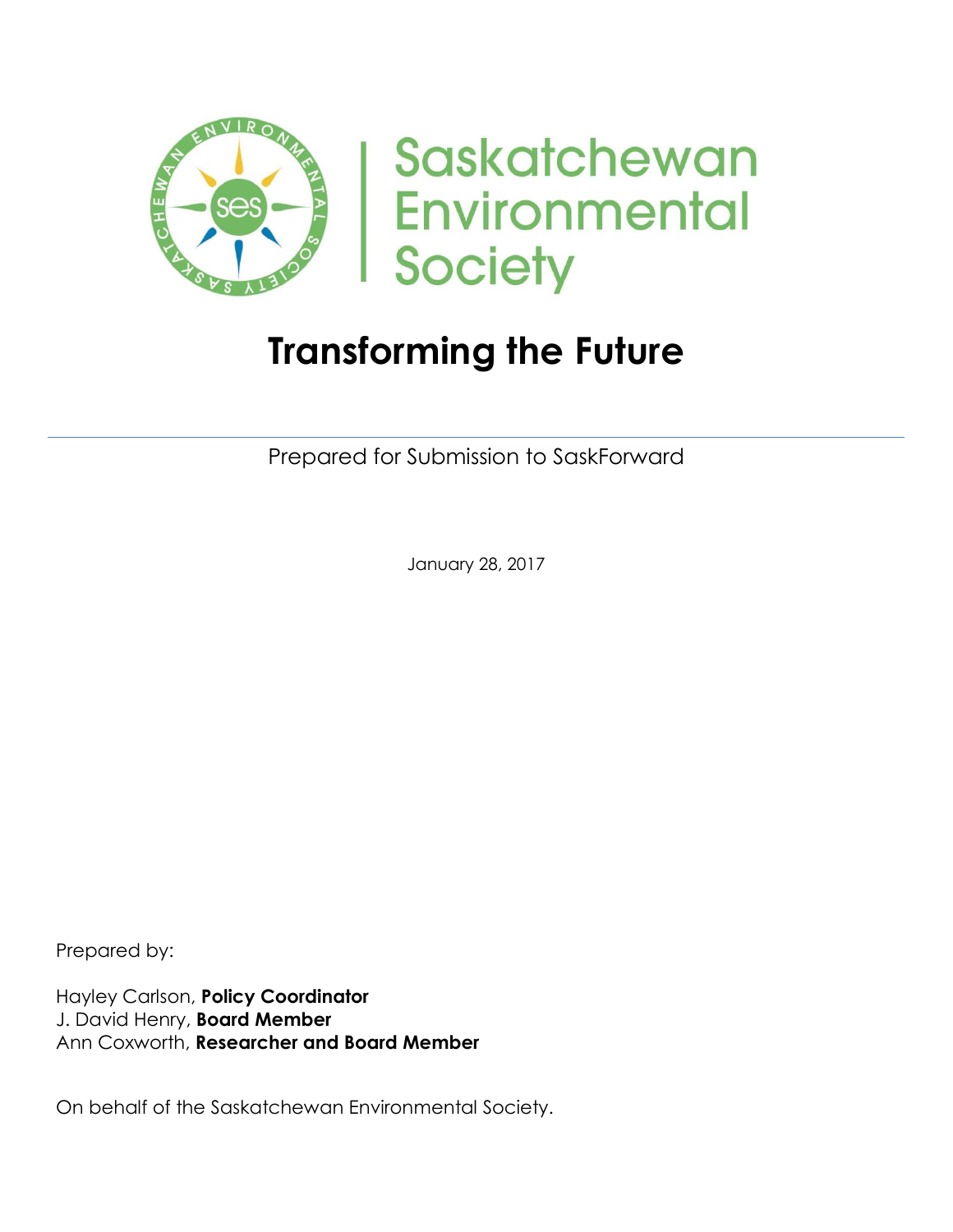

### **Table of Contents**

| <b>Overview</b>                                                                                                                                               |  |
|---------------------------------------------------------------------------------------------------------------------------------------------------------------|--|
| SECTION ONE: Policy Solutions and Provincial Context <b>Election Context and SECTION</b> ONE: Policy Solutions and Provincial Context <b>Election Context</b> |  |
| Achieving Provincial Greenhouse Gas emission Reductions <b>Elections</b> 24                                                                                   |  |
|                                                                                                                                                               |  |
|                                                                                                                                                               |  |
| Energy Planning <b>Construction Control Construction</b> 6                                                                                                    |  |
|                                                                                                                                                               |  |
|                                                                                                                                                               |  |
| Water Management <u>Communications</u> 8                                                                                                                      |  |
|                                                                                                                                                               |  |
| SECTION TWO: SES Policy Recommendations for Transformational Change                                                                                           |  |
|                                                                                                                                                               |  |
|                                                                                                                                                               |  |
|                                                                                                                                                               |  |
|                                                                                                                                                               |  |
|                                                                                                                                                               |  |
|                                                                                                                                                               |  |
|                                                                                                                                                               |  |
|                                                                                                                                                               |  |
|                                                                                                                                                               |  |
|                                                                                                                                                               |  |

*The Saskatchewan Environmental Society (SES) is a non-profit, registered charity that is committed to supporting sustainable living and sustainable resource use in Saskatchewan. We work with, and on behalf of, communities, organizations, businesses and policy makers to encourage informed decisionmaking that moves us towards sustainability. SES's current action areas include sustainable energy and climate solutions, water protection, resource conservation, biodiversity preservation, and reduction of toxic substances.*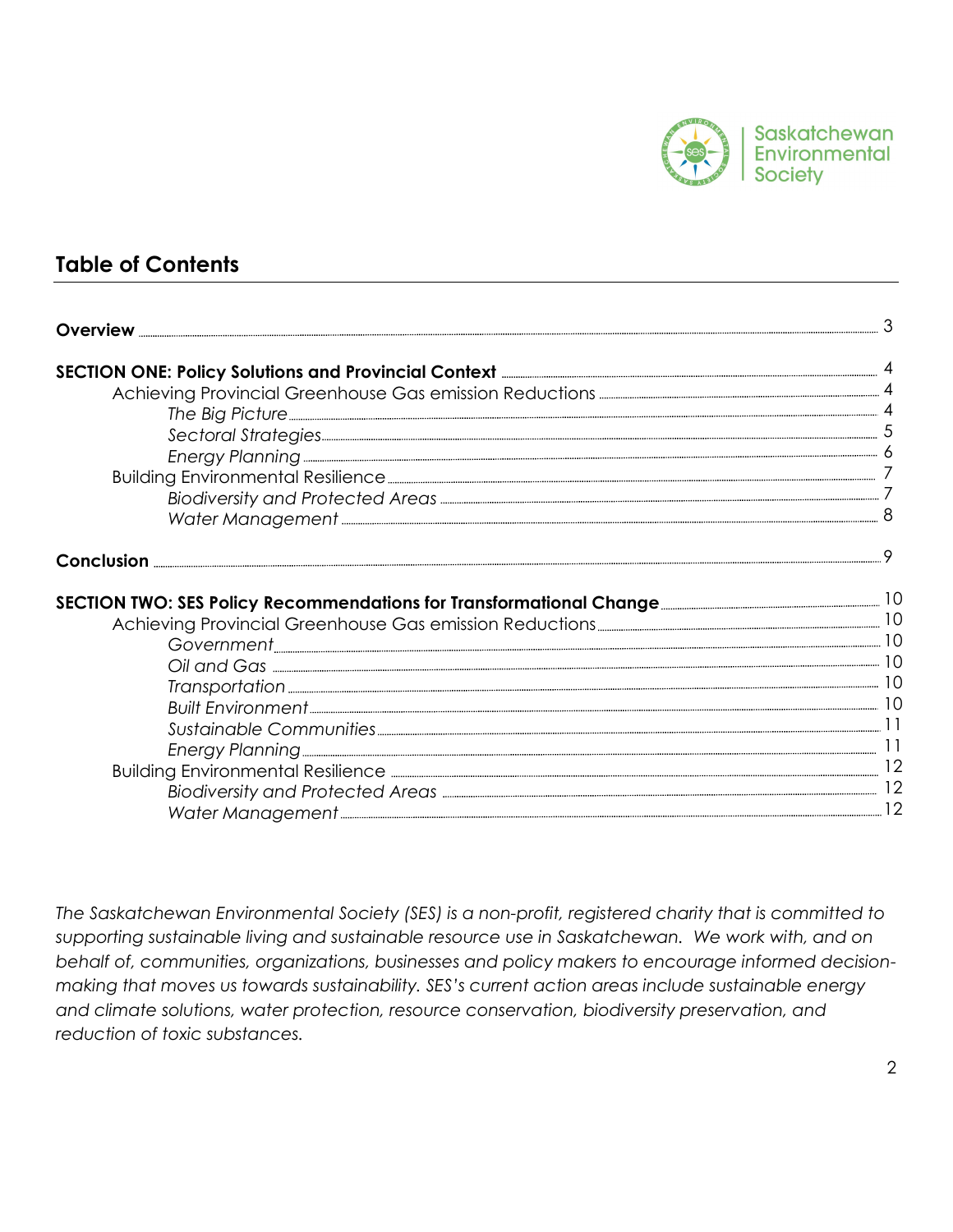

### **OVERVIEW**

Saskatchewan faces the enormous challenge of building a sustainable society in an era of climate change.

The global community is increasingly becoming aware of the reality of climate change, and how it will fundamentally threaten our quality of life unless drastic action is taken to reduce greenhouse gas (GHG) emissions. New research from the Prairie Climate Centre at the University of Winnipeg predicts that the Canadian prairies will warm faster than the global average. Although Saskatchewan may experience benefits in the short term, such as a longer growing season, our province will increasingly face risks from severe weather, floods and drought, crop failure, invasive species, forest fires, threats to human health, and inadequate infrastructure, disaster management and response.

Introducing transformational change to build a sustainable society in an era of climate change means managing environmental resources in a way that will support healthy and diverse ecosystems. It also means beginning the transition to low carbon communities while establishing an economy that can provide good jobs and sustain vital public services. Finally, it means making policy choices that are fair and address social inequities.

Saskatchewan produces 75.5 million tonnes (Mt) of GHGs per year and has the highest per capita emission rate of any region in Canada and one of the highest in the world. Given these conditions and the current economic structure of our province, the transition to a sustainable, low carbon society may be particularly challenging. However, it is clear that continuing to invest in an energyintensive and emissions-intensive economy will not get us to where we need to go.

The Government of Saskatchewan has recently suggested it intends to take climate change seriously, but we need to be acting much more urgently to reduce our emissions and prepare to reap the full benefits of a clean energy future. We also need to be taking steps to build the resiliency of our natural environment against the shifts that will accompany climate change. Over the longer term Saskatchewan must work to fundamentally transform our government, economy and infrastructure.

Fortunately, there are many unique things about our province that will enable us to develop a sustainable and prosperous society, if we have the foresight and self-discipline to choose sensible investment options. Saskatchewan is home to many dynamic and resolute people who are considering these problems and whose varied expertise can help us invest in better solutions for transformational change. We hope you will find the particular expertise of the Saskatchewan Environmental Society (SES) valuable in planning for this challenge.

Under several headings, Section One of this report discusses policy solutions and their provincial context. Section Two lists specific policy recommendations put forward by the Saskatchewan Environmental Society.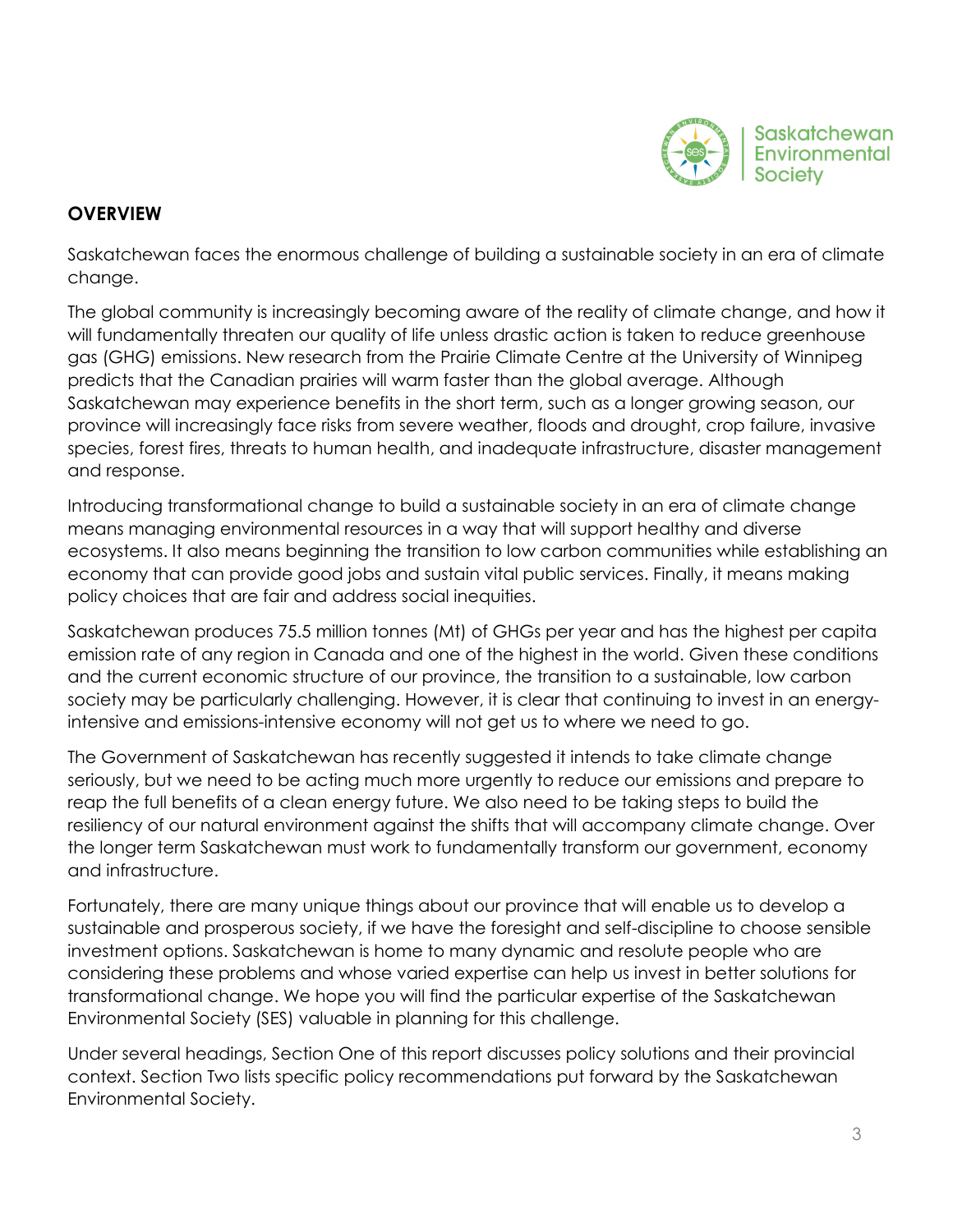

# **SECTION ONE. Policy Solutions and Provincial Context**

# **Achieving Provincial Greenhouse Gas Emission Reductions**

### *The Big Picture*

We must immediately act to reduce GHG emissions to meet the global temperature goals (1.5 to 2 degrees Celsius above pre-industrial levels) that science has indicated are necessary to avoid dangerous climate change and a significant disruption to our quality of life. Canada's own national target, as well as those of many other regions around the world, are too conservative to meet this goal and Saskatchewan must strive to surpass it.

As a developed region, Saskatchewan has a duty to lead in action on climate change. We also need to act for the sake of human justice. Saskatchewan is the highest GHG emitter per capita and per unit of GDP, and the fourth largest emitter in terms of absolute emissions in Canada.

In the Paris Climate Agreement, the Government of Canada has pledged to reduce GHG levels 30% below 2005 levels by 2030. The Federal Government renewed this commitment along with most other regions of Canada in signing the Pan-Canadian Framework on Clean Growth and Climate Change. While Saskatchewan chose not to sign this agreement, SES believes many strategies in the Framework could significantly reduce emissions in Saskatchewan if adopted.

Saskatchewan has resisted cooperation with other regions of Canada due to the proposed federal carbon price, and it has released a Climate Change White Paper amidst pressure to produce an alternative plan. While SES estimates our fair share of Canada's pledge to be a reduction of 26 Mt per year from our current GHG levels of 75.5 Mt, Saskatchewan's White Paper only plans for 11Mt in actual GHG reductions and is thus unacceptable.

The White Paper does emphasize innovation and adaptation, two general approaches SES supports, and a carbon pricing mechanism could represent an important source of revenue to support these strategies. Revenue could be recycled in a way to mitigate the impact to Saskatchewan tradeexposed industries, such as via output subsidies to reward production. Alternatively, a hybrid carbon pricing system might work best, involving performance intensity standards tied into a national carbon pricing system. Or, the hybrid system could involve pairing flexible regulations – such as an average sectoral emissions performance standard or niche market regulation – with a modest, but gradually increasing carbon price. Multiple options should be examined to identify the best path for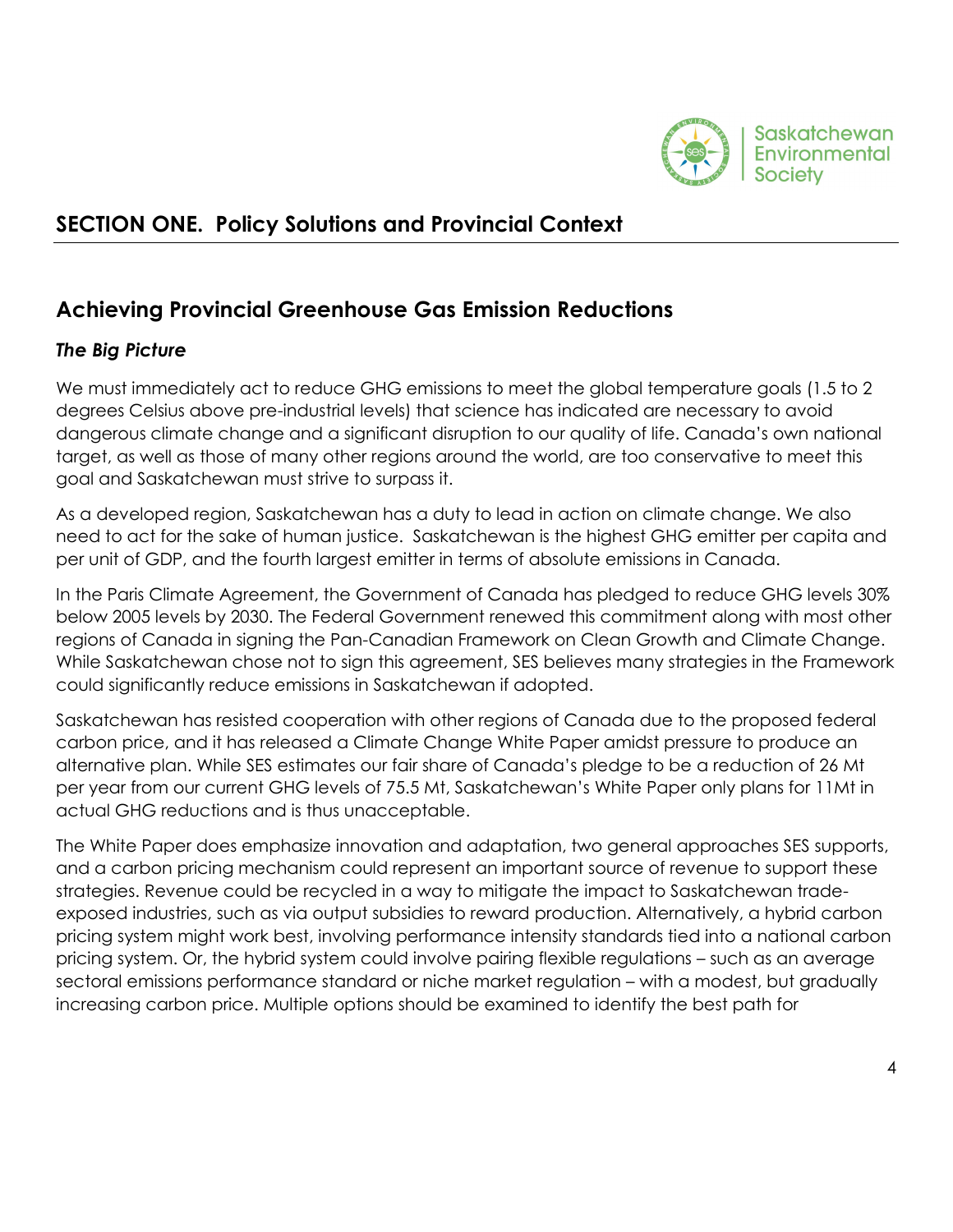

Saskatchewan that will lead to significant reductions in GHG emissions. The trade-offs between policy options should be made transparent.

SES also encourages the Government of Saskatchewan to work in partnership with municipalities in order to adopt an official goal for community-wide reduction of GHGs. Saskatchewan should closely monitor a detailed inventory of provincial GHG emissions to track future progress, to set emission reduction targets for each major sector of our economy, and to formulate good public policy. As much as possible, the Saskatchewan Government should seek to lead by example for Saskatchewan municipalities and other regions across the globe.

### *Sectoral Strategies*

Combined, electricity, oil and gas mining, and transportation are responsible for 76 per cent of Saskatchewan's emissions. These sectors must receive particular policy attention if we are to lower provincial GHGs.

Alone, fugitive methane emissions generated by oil and gas facilities create 17 per cent (13 Mt) of our annual GHG emissions. The Saskatchewan government should introduce strict regulations that sharply reduce venting and flaring practices during oil and gas extraction with the exception of emissions that must be released for clearly defined safety reasons.

To achieve GHG reductions in the transportation sector, the Saskatchewan government should work to shift transportation of a large number of goods away from trucks and back to rail, a far more energy efficient means of transport than trucking. Investing in a revitalized rail system would have major economic, social and environmental value. For example, by reducing the number of heavy vehicles on our highways, it would significantly reduce the costs of repairs to roads and bridges. The provincial government should also encourage a shift from use of private vehicles to the use of public transportation, bicycling or clean energy vehicles.

At the community-level, buildings are the largest sources of GHG emissions. A new building code at the provincial level would ensure energy efficiency gains in our built environment. ENERGY STAR standards would represent a significant improvement over current building practices, and offers a good starting point, since many builders have experience with these standards. This newly revised provincial building code should require within a decade an increased level of energy efficiency in new building construction that does not rely on fossil fuels for heating or electricity. Provincial grant programs would assist owners of existing homes and buildings to retrofit their buildings so as to come realistically close to meeting these standards.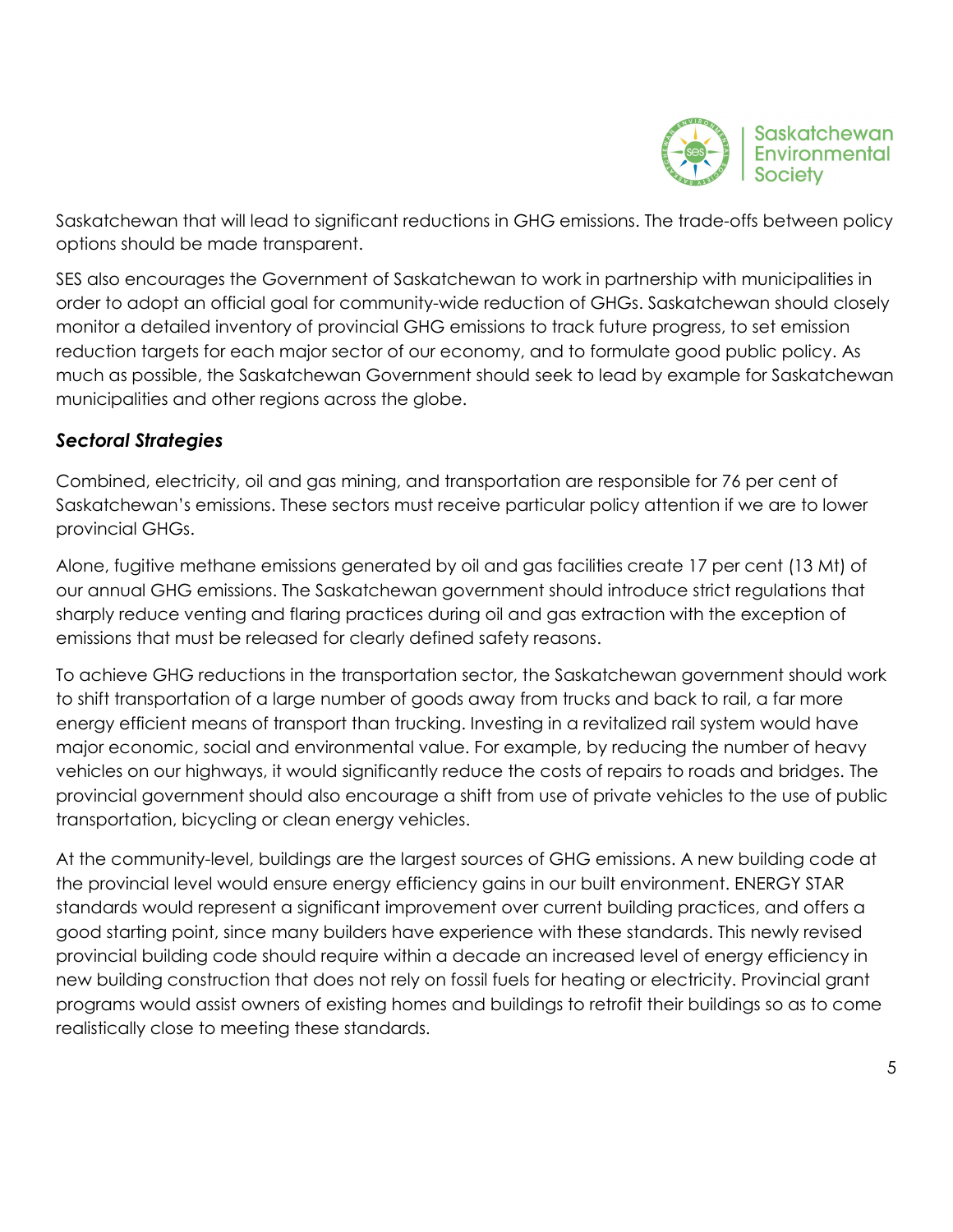

The provincial government should also work with their municipal counterparts to design cities and subdivisions in a more eco-friendly fashion. In particular, the Saskatchewan government should work closely with municipalities to jointly develop urban growth boundaries around Saskatchewan's larger communities. Beyond these boundaries, major limits could be placed on the subdivision of land to preserve agricultural lands and important natural areas. These boundaries would help reduce urban sprawl and direct urban growth in ways that will minimize its net environmental footprint.

Additional research efforts should be made to identify GHG reduction strategies that are specific to agriculture and would benefit Saskatchewan's rural populations while reducing emissions. Additional efforts should also be put towards identifying specific adaptation strategies that will build the resilience of our communities against predicted climate changes in the next century.

### *Energy Planning*

The Saskatchewan government must realistically view the electricity sector as a major source of GHG emissions, producing 15.54 Mt annually. Major GHG reductions are relatively easier to achieve in this sector than in others such as agriculture, and it should be targeted for major transformation. Lowering emissions from the electricity sector will require a new era of energy planning in Saskatchewan, one that can create new jobs and new sources of energy production owned by local communities.

During the short-term, in-province fossil fuel infrastructure will be required to transport oil and gas products, but it is crucial that this infrastructure is maintained in a way that safeguards public wellbeing and a clean environment. The new plans to improve pipeline safety recently announced by the Saskatchewan government are a good first step, but more needs to be done. Saskatchewan must create new, robust regulations around pipeline infrastructure, including regular and thorough inspections of pipelines and transparency in reporting.

Over the longer term, Saskatchewan must plan for an organized decline in fossil fuel-powered electrical generating capacity. Coal is the most GHG intensive form of electricity production; the provincial government should implement a complete coal phase-out by 2030. The Boundary Dam carbon sequestration facility would be the one exception to this phase-out.

To invest in new energy capacity, Saskatchewan must look to low-carbon alternatives. Our province has world-class solar and wind power potential, and many entrepreneurs are waiting for additional opportunities to develop these industries. In 2016, SaskPower announced plans to double the percentage of our renewable electrical generation capacity by 2030. This is progress, but this plan still envisions 3,500 megawatts of fossil fuel-powered generating capacity, an amount similar to what is in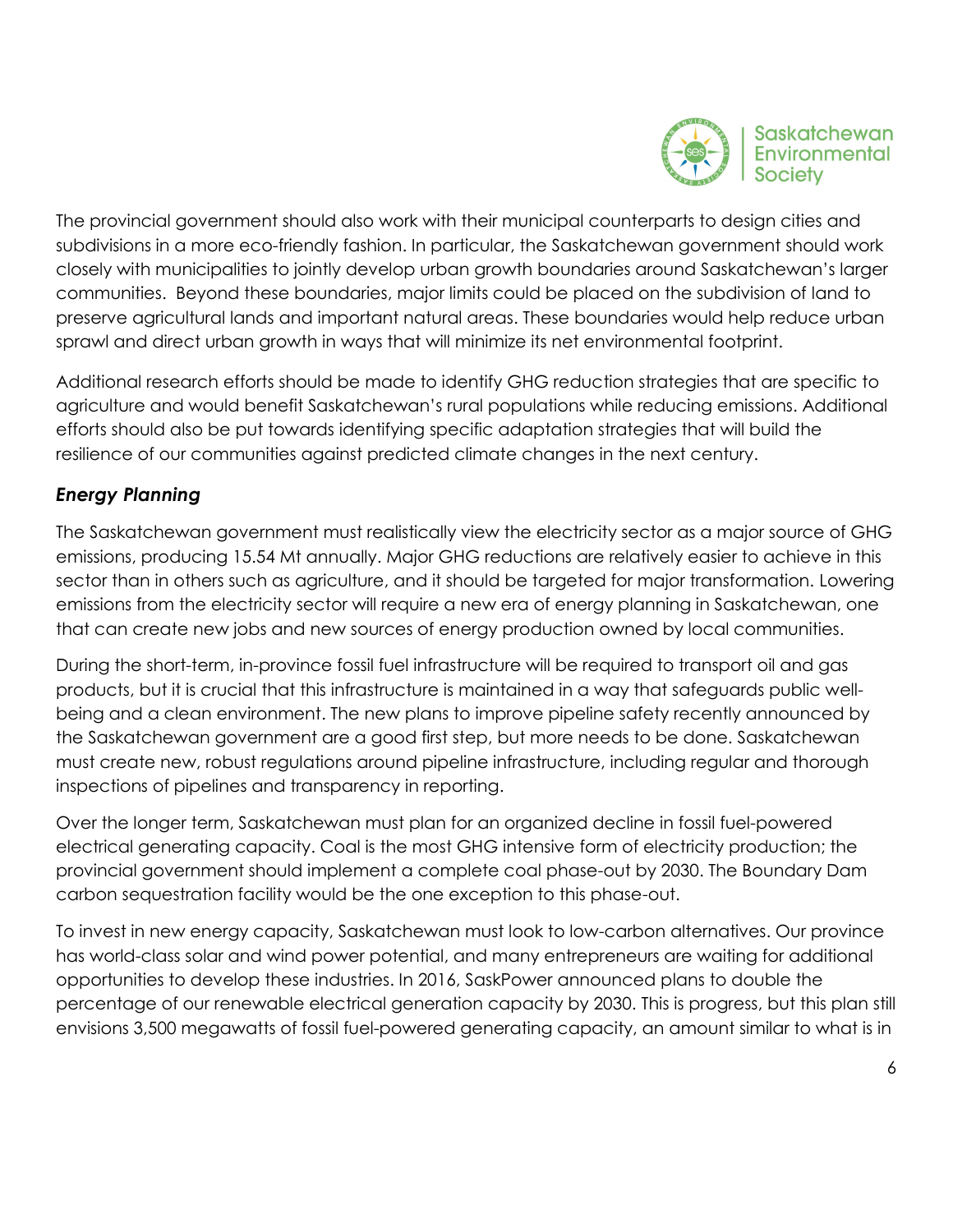

place today. Saskatchewan must increase the planned capacity for renewables in the electricity generating mix.

Saskatchewan has many other options to diversify energy production. We could expand cogeneration of electricity at Saskatchewan potash mines. Oil and gas companies could be required to install micro-turbines at productive wellheads and make use of the natural gas that would otherwise be vented or flared. We could also sign a deal with Manitoba to import additional hydropower.

Saskatchewan should also look to demand-side management. Energy conservation investments consistently pay excellent financial returns, and would reduce the need for new, expensive generating capacity as our population grows.

To jump-start investment into cleaner energy, Saskatchewan should implement a feed-in-tariff under which customers who install renewable power generators receive a price for the electricity they produce that reflects actual installation costs plus a modest profit. This program could be financed through a carbon pricing system, or SaskPower could bring industrial rates for electricity closer to the level that farmers and residential customers currently pay. Electricity for industrial use is currently being subsidized by all other SaskPower ratepayers.

Regulations may also be required to achieve emission reductions in this sector. The Saskatchewan government could require the 100 largest industrial customers in the province to meet their new (i.e., additional) long-term electricity requirements solely through low-carbon sources of electricity such as wind, solar or hydro for which they would pay SaskPower the full amount for the development of these new renewable facilities. These 100 companies account for 40 per cent of the total electricity consumed in Saskatchewan.

# **Building Environmental Resilience**

### *Biodiversity and Protected Areas*

Saskatchewan is rich in nature, featuring many unique and beautiful natural areas. For example, the Athabasca sand dunes are the most northerly active sand dune formation in the world and are home to several species of endemic plants found nowhere else in the world. In the north-east, the Cumberland Delta is the largest inland freshwater delta in North America and a nationally significant wildlife area. The south features native prairie, the most endangered ecosystem in the world – due to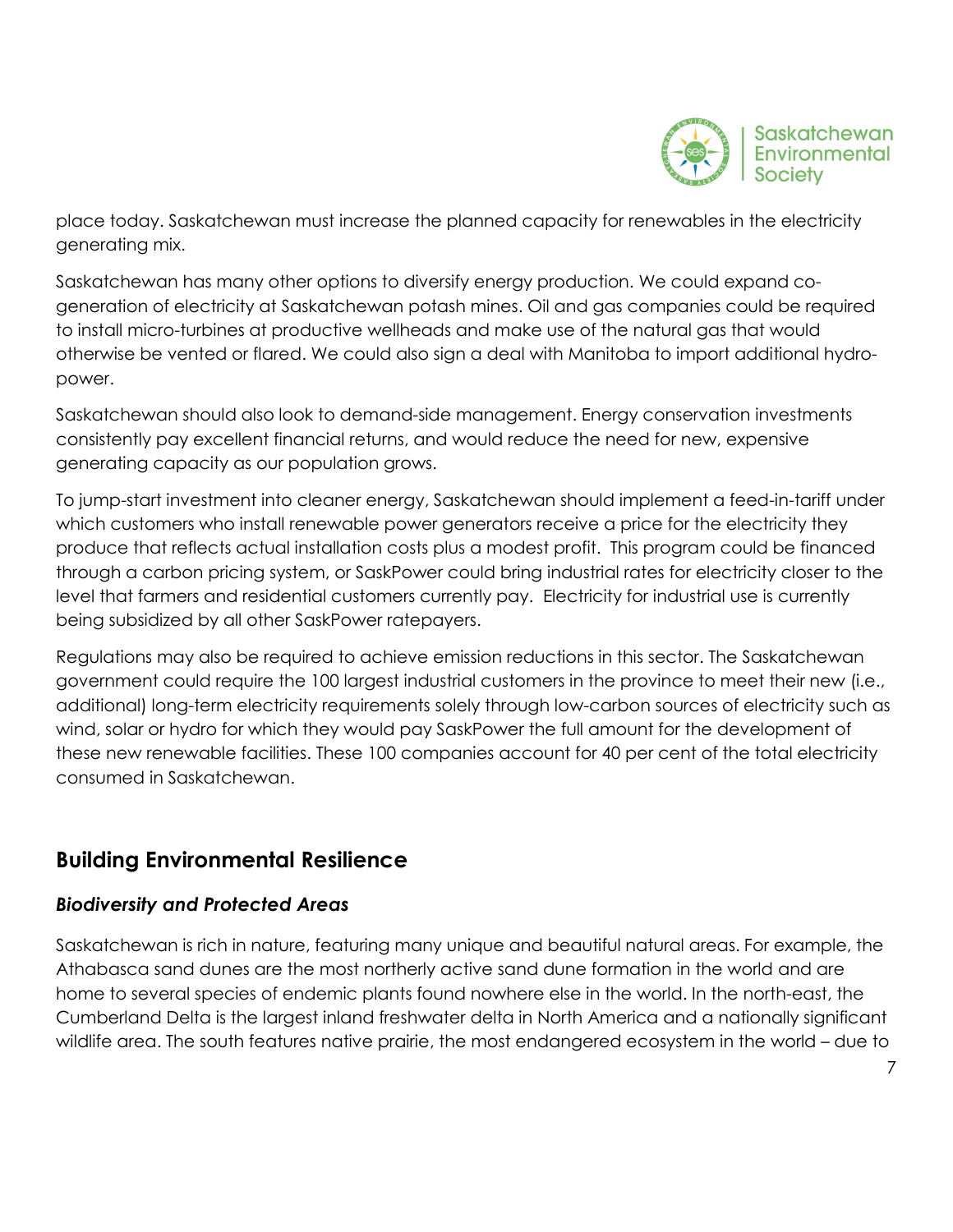

human impact and land conversion, only 21 per cent remains in Saskatchewan. Similarly, grassland bird populations have declined 40 per cent since the 1970's and approximately 90 species of plants and animals are identified federally as species at risk.

Maintaining biodiversity is the key to healthy ecosystems, and healthy ecosystems support types of outdoor recreation that have economic importance. In an era of climate change, having healthy ecosystems will become even more important so that Saskatchewan's ecosystems are able to remain resilient against severe weather, prolonged droughts and floods, and invasive species.

Initiatives carried out by the Government of Saskatchewan, such as the Representative Area Network (RAN), are a good first step. To further advance conservation and to increase environmental resilience in Saskatchewan, the provincial government must ensure additional land is protected in the province. Ecologically sensitive areas such as the Churchill River, the Cumberland Delta and southern portions of the Great Sand Hills require particular attention. Provincial and urban parks play an important conservation role across the province, and also provide space for residents to spend time in the environment, developing a connection and appreciation for the natural world.

For the endangered native prairie regions, the Saskatchewan government should ensure that former PFRA pastures and other community pastures remain under public control. The government should also retain the professional expertise to manage and enhance the biodiversity and productivity of these public lands.

### *Water Management*

Saskatchewan is also blessed with water resources that are currently adequate, but vulnerable. Water supply is particularly critical in the semi-arid southern reaches of the province where the majority of the population lives. Our province has approximately 100,000 lakes, mostly in the sparsely populated north, and in the south, the Saskatchewan River Basin is the fourth largest river system in North America and the primary water provider for the three prairie provinces. Climate change will alter the processes of precipitation accumulation and melt, change the timing of flow, shrink mountain glaciers and lead to a general decrease in water availability. These changes will threaten the security of the water resources that support our communities and economy.

The Government of Saskatchewan has begun to recognize the considerable challenge posed for the management of our water resources into a future. To meet this increasingly complex challenge, the provincial government has established the Water Security Agency (WSA) and provided funding to the Global Institute for Water Security. The WSA's 25 Water Security Plan features many positive policy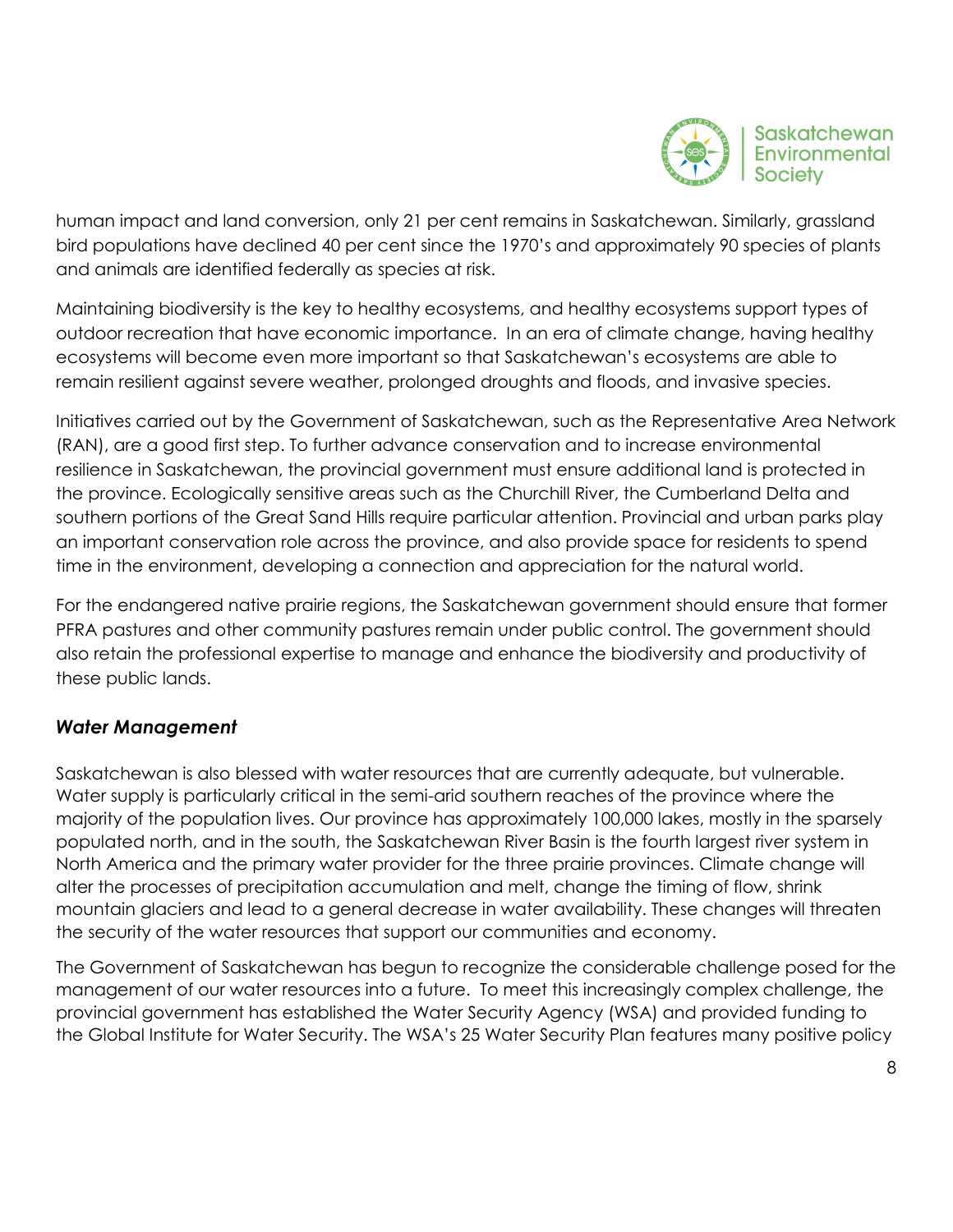

initiatives including plans to legislate safety requirements for dams, strengthen prevention and emergency responses to flooding, and initiate new data collection endeavors such as a wetland inventory and water availability studies.

Planning around water resources must include developing a drought contingency plan, planning for water allocations (particularly during times of drought) and building infrastructure to higher safety standards. Planning should not be based on historical norms, rather in anticipation of significant variability in precipitation and flooding that will impact reliability of access. To improve planning, the province should develop strong ties with, and utilize innovative research from, the Global Institute for Water Security. Lack of knowledge increases the likelihood of regulatory mistakes.

The provincial government should look for opportunities to decentralize decision-making concerning water resources as well as provide more provincial support for those engaged in watershed planning and protection. Specifically, adequate core funding should be provided to the 10 senior watershed advisory groups in Saskatchewan, and watershed plans should be integrated in official community plans.

# **Conclusion**

While there is much work to be done to transition to a low-carbon, sustainable society, there are many unique opportunities in Saskatchewan that SES believes will allow us to build a prosperous future. Climate change is an immense challenge and any transformational change planned for the province has to be considered in this context. We have to look for new ways to diversify our economy, for example, through diversified agricultural production as well as small-scale processing and manufacturing. In addition we have to encourage and support industry experts willing to be innovative and unconventional. Ideally, connections could be made between groups with varying expertise to build a robust planning structure that will clearly articulate the policy options available to us and the trade-offs associated with each. Such connections could be made in a venue that was accessible to all Saskatchewan residents that created lateral lines of communication between stakeholder groups with unique perspectives and expertise. It is our hope that the **Sask Forward Summit** can serve as the beginning of these important deliberations.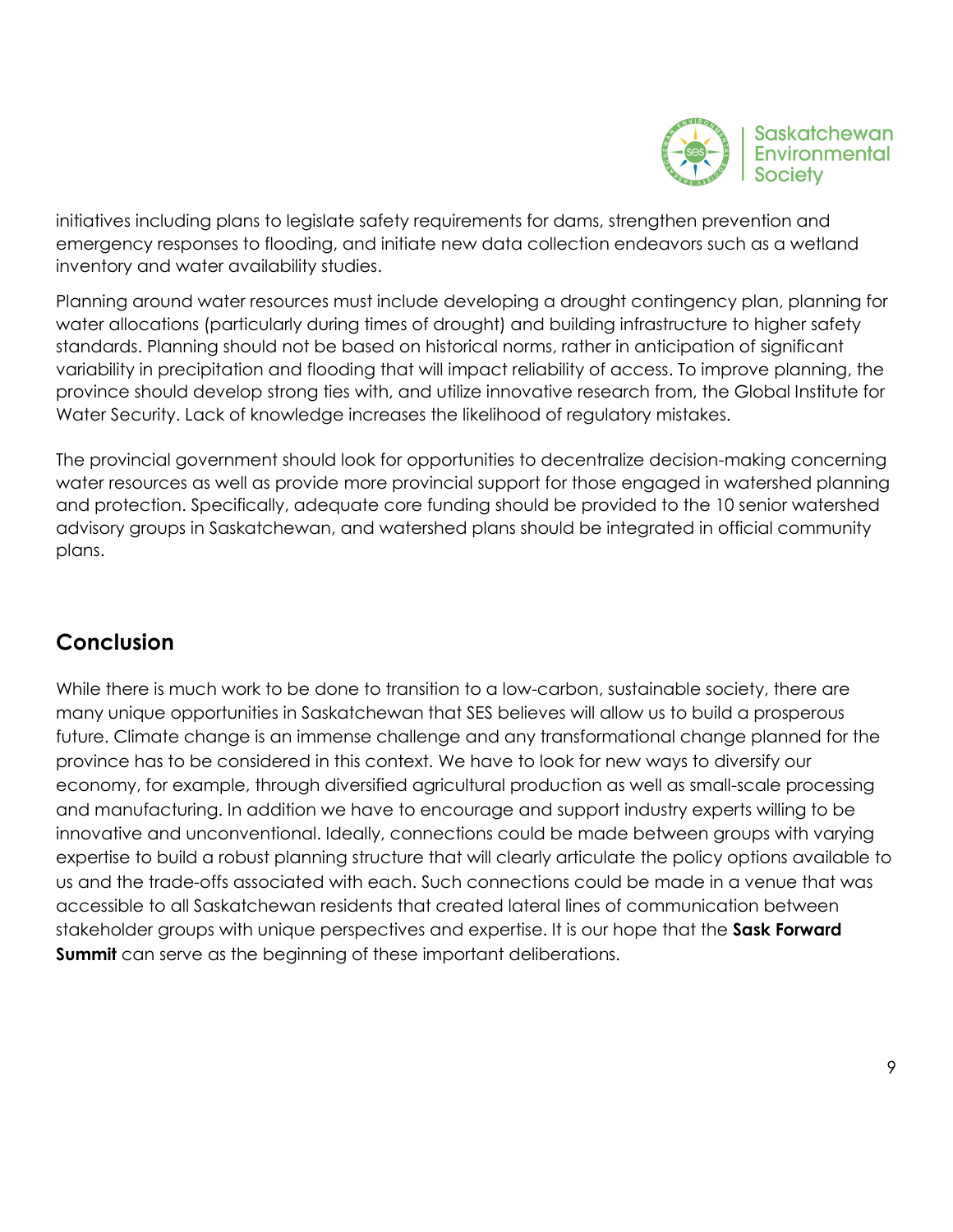

# **SECTION TWO. SES Policy Recommendations for Transformational Change**\_\_

# **Achieving Provincial Greenhouse Gas Emission Reductions**

### **Government**

- 1. Target a province-wide greenhouse gas reduction of, at a minimum, 30% below 2005 levels by 2030.
- 2. Sign the Pan-Canadian Framework on Clean Growth and Climate Change.
- 3. Work with municipalities to develop municipal greenhouse gas reduction targets of, at a minimum, 35% below 2005 levels by 2025.
- 4. Establish a detailed and accurate inventory of provincial and municipal greenhouse gas emissions and sources.
- 5. Formally mandate every Government of Saskatchewan department to integrate greenhouse gas reduction measures and environmental sustainability initiatives into their purchasing policies, their contracts and their travel practices.
- 6. Formally mandate the Crown Investments Corporation to take a major leadership role in promoting investment in environmental sustainable forms of economic development.

### **Oil and Gas**

7. Establish venting and flaring regulations requiring a 40-45% reduction in methane (CH4) emissions from the oil and gas sector by 2025.

### **Transportation**

- 8. Work with wholesalers, retailers and rail companies to shift transportation of a large number of goods away from trucks and back to rail.
- 9. Provide targeted financial assistance to municipalities to improve urban transit services in our cities and larger towns, as well as to develop an extensive system of bike paths in each of these communities.
- 10. Incent the purchase and use of highly energy-efficient vehicles by Saskatchewan residents, including hybrid cars, and electric cars powered by renewable electricity sources.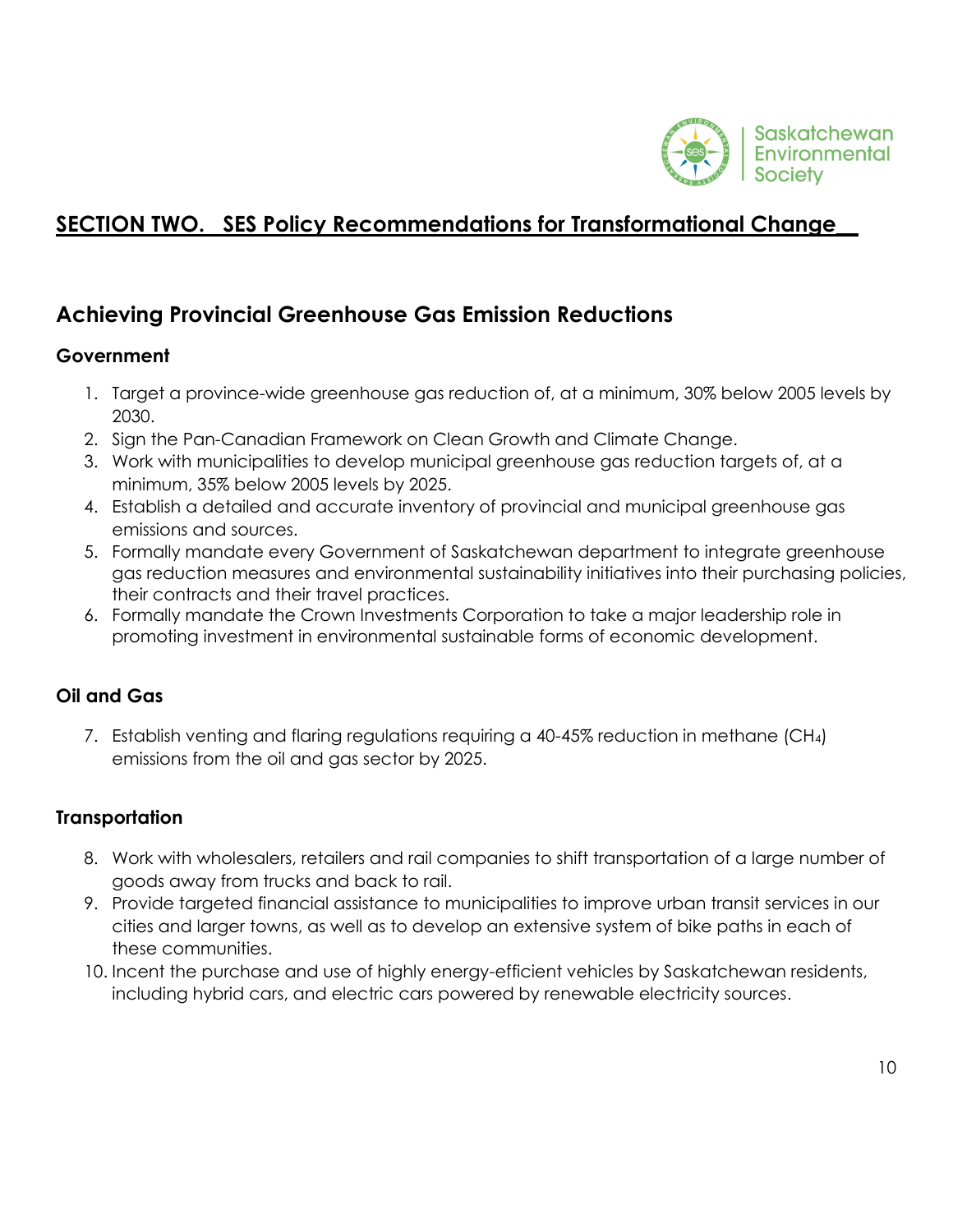

#### **Built Environment**

- 11. Establish a provincial building code:
	- a. Adopting R80 (ENERGY STAR) standards to be reviewed and upgraded every five years.
	- b. Require an increased level of energy efficiency in new building construction that does not rely on fossil fuels for heating or electricity.
	- c. Establish net-zero energy building construction as the construction standard for new homes and commercial buildings beginning 2025.

#### **Sustainable Communities**

- 12. Work with municipalities to jointly develop urban growth boundaries around Saskatchewan's larger communities.
- 13. Work with municipalities to ensure subdivision and city design maximizes potential to utilize larger provincial trends in energy, such as the ability of homeowners to use solar energy.
- 14. Work with city councils, and local and regional industries to develop a schedule for energy efficiency improvements in all industrial facilities.

### **Energy Planning**

- 15. Completely phase-out coal by 2030, with the exception of Boundary Dam Unit 3 equipped with carbon capture and storage technology.
- 16. Require oil and gas companies to install micro-turbines at productive wellheads for generating electricity to sell to SaskPower, thus making use of the natural gas that would otherwise be vented or flared.
- 17. Plan for 500 megawatts of electricity conservation (demand-side management) by 2025.
- 18. Increase the planned capacity for renewables; establish performance standards requiring SaskPower to generate 90% zero-emissions electricity by 2030.
- 19. Establish a renewable energy feed-in-tariff program**.**
- 20. Raise industrial rates for electricity to similar rates that farmers and residential customers pay.
- 21. Require the 100 largest industrial customers in the province to meet their new (i.e., additional) long-term electricity requirements solely through low-carbon sources of electricity such as wind, solar or hydro for which they would pay SaskPower the full amount for the development of these new renewable facilities.